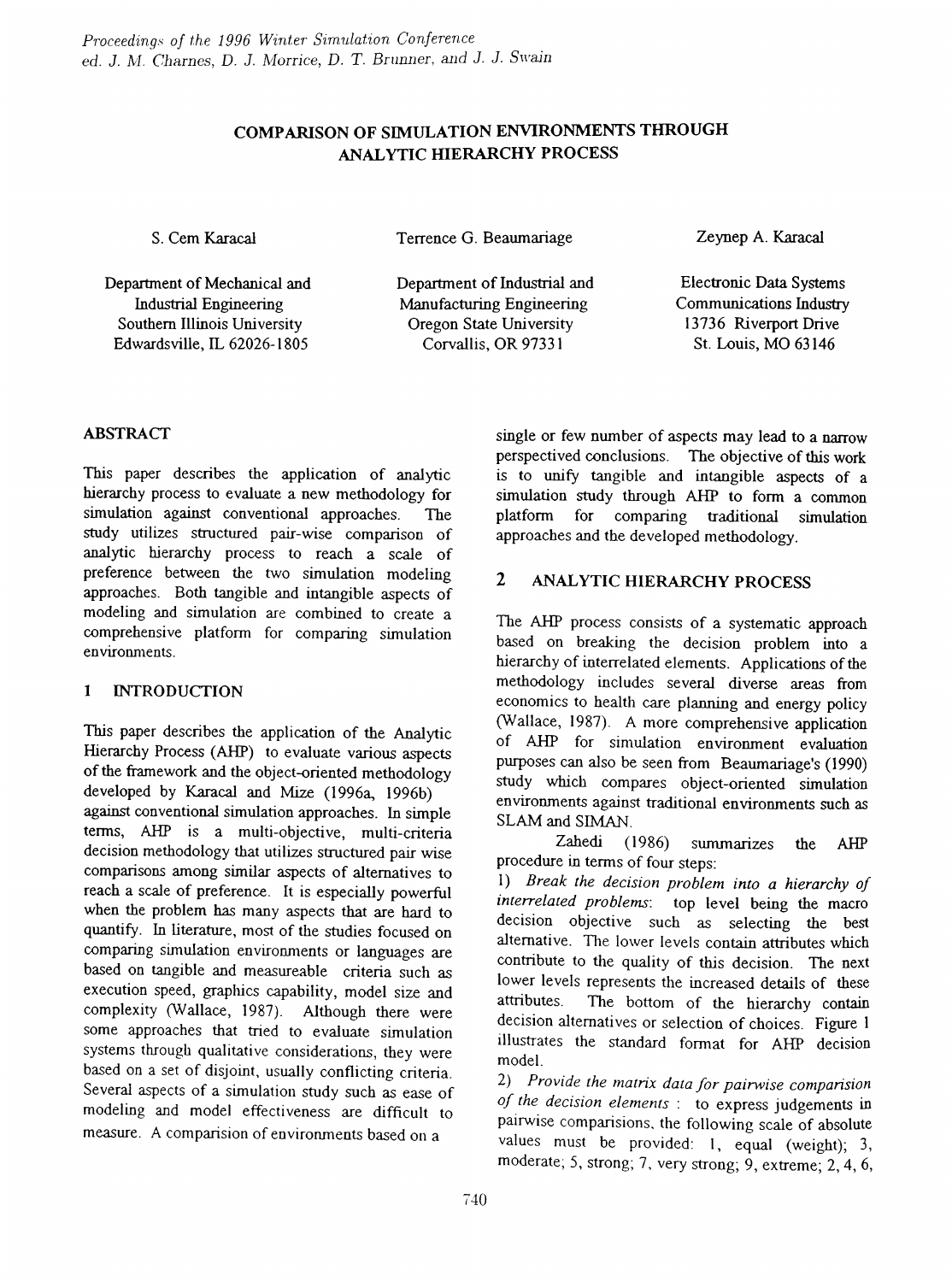8, for compromise; reciprocals are used for the inverse comparisions. The elements in the next hierarchical level are arranged in the fonn of a matrix and pairwise judgemental values are assigned in satisfying the decision element of the present level for which the comparision matrix is built. Similarly, elements in the next level down are subjected to pairwise comparisions for a particular decision element in previous level and values are assigned.



Figure 1: Standard Format of an AHP Decision Model

*3) Solve the pairwise comparision matrices for the eigen* values and eigen vectors in order to estimate the *relative weights of the decision elements:* The pairwise comparision values produce a ratio scale (a class of numbers whose ratios remain the same when each of them multiplied by a constant) of weights of the relative importance. AHP assumes that the evaluator does not know the actual weights, represented with vector W. Therefore the observed pairwise relative weights matrix, A, contains inconsistencies. The matrix A has rank 1.

$$
A \cdot W = n \cdot W
$$

where n is the eigenvalue and W is the eigen vector of  $A<sub>1</sub>$ 

$$
\hat{A} \cdot \hat{W} = \lambda_{\text{max}} \cdot \hat{W}
$$

where A is the observed pairwise comparisions matrix,  $\lambda_{\text{max}}$  is the largest eigenvalue of  $\hat{A}$ , and  $\hat{W}$  is the estimation of W.  $\lambda_{\text{max}}$  may be considered the estimation of n. The closer the value of computed  $\lambda_{\text{max}}$  is to n, the more consistent are the observed values of A. As a result, two measures called Consistency Index (CI) and Consistency Ratio (CR) are defined as follow:

 $\lambda$ 

$$
CI = \frac{\lambda_{\text{max}} - n}{n - 1} \qquad \text{and} \qquad CR = \frac{CI}{ACI} \cdot 100
$$

comparisions, the values of matrix  $A$  must be reassesed. Saaty (1988) recommends four different methods to estimate the values of W one of which is normalizing each colwnn by dividing the elements of each column by the sum of the column and adding the elements in each resulting row and dividing this swn by the number of elements in the row. This is the process of averaging over the normalized columns. where ACI is the average index of randomly generated weights for a matrix of similar size. A CR value of 0.10 or less is considered acceptable, otherwise to resolve the inconsistencies in pairwise *1\*

*4) Aggregate the relative weights 0.( the decision elements to obtain a rating for decision alternatives* : The last step of the process is the aggregation of the relative weights through the hierarchy by weighting relative values and summing the totals for each decision alternative and normalizing the results to sum to 1.

### 3 COMPARISION OF SIMULATION ENVIRONMENTS THROUGH AHP

The preliminary AHP model developed by the authors was discussed, critiqued, and iterated by a five member AHP study group fonned at Industrial Engineering department of Oklahoma State University. Once the levels, the major aspects, and the criteria were finalized in terms of a set of nodes, the definition of linkages between the nodes is acomplished through an iterative process. Next, the resulting preference matrices were fonned and weighted by the group, again in an iterative manner. The following section gives a summary of the resulting levels, major aspects, criteria and assessed weight matrices. The numbers before each aspect/criteria designate the node number.

#### Level 1 : Definition of the problem

1. I - Best simulation approach: The problem on hand is the selection of the best simulation modeling methodology and the resulting model. The methodology in this context is interpreted as the whole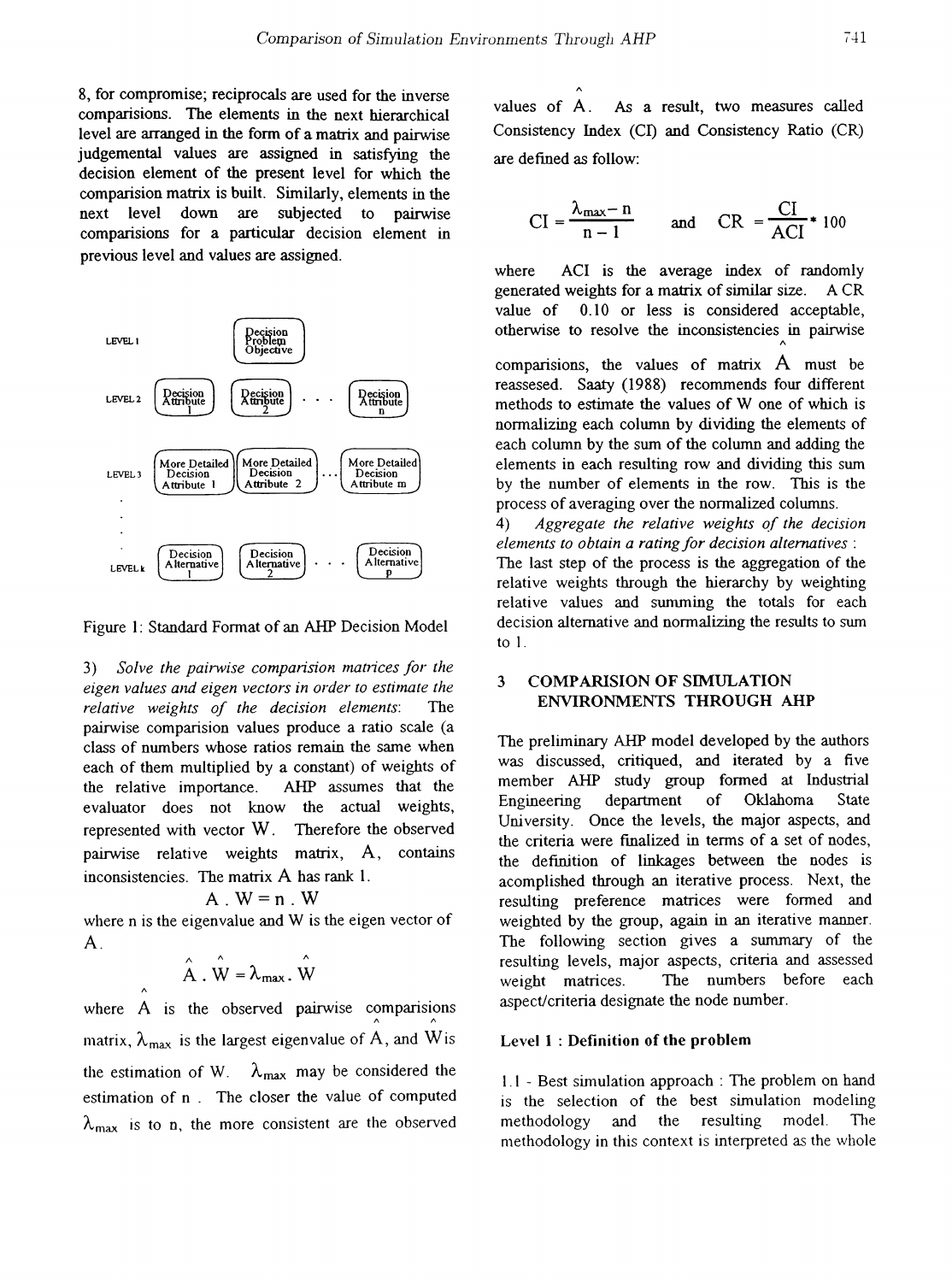process of conceptualizing and representing the system in terms of a simulation model using the underlying structures. The objective of the study is to reach a measure of preference between traditional simulation methodology based on existing simulation and programming languages and the new approach based on developed formalism and object oriented environment. In the new approach, the modeling is done by visualizing the system under study in terms of independent modular software constructs that independent modular software constructs that represent the physical, logical, communication aspects of each system entity. These basic building blocks are designed using the sets and state-space representation scheme of the developed formalism. The formalism and the software also provide for nonprogrammed decision making capabilities through the use of knowledge-bases and artificial intelligence techniques. More detailed information on the new approach can be obtained from references Karacal and Mize (1996a and 1996b).

#### Level 2: Main Aspects

 $2.1$  - Model effectiveness : This is the model's capability of being used as a realistic decision support tool. That is to say, how closely the model expresses the real system in terms of the aspects that can be represented and the performance measures that can be obtained. In addition, the model's ability to manage change, extension, reusability, and detail level are also considered as part of this aspect. This node links to node 1.1.

2.2 - Model developer's potency and modeling effort : This aspect of the decision problem addresses the capabilities that are associated with the model developer and the effort required to build a model. The model developer's activities heavily depends on the conceptualization of the model, and the tools and facilities provided by the modeling environment. The lower level criteria are evaluated either in terms of increasing the modeler's capability or decreasing the modeling effort required. This node also links to 1. 1.

2.3 - Model execution perfonnance: This is basically the time required to experiment with the model. This aspect is considered as one of the main factors due to rapid deterioration of model execution time performance as layers of knowledge-based systems are added to the model in the developed methodology. This node links to 1. 1.

2.4 - Model's degree of correspondence to the real system: This aspect is very important for the model's acceptance as a valid tool for gaining insight about the real system. Depending on the desired level of detail in the system to be represented, this aspect evaluates how accurately the real system can be expressed in the model. Similar to the other nodes of this level, this node also links to 1. 1 to allow the relations defined at lower levels to factor into the final result.

#### Level 3 : Criteria Considered

## 3.1 - Fonnal modeling structures / modeling

methodology : This criterion covers the underlying structures of the simulation paradigm and the modeling methodology dictated by those structures. In a sense, it is the science base of the simulation that gives the ability to answer questions like, how does one develop a model and why? This node links to model developer's potency and modeling effort, which is node 2.2.

3.2 - Model flexibility : This is the model's ability to express different aspects of the system as well as ease of model alteration and extension. The capability of developing models with different levels of detail without major model overhauls is also part of the flexibility criteria. This links to nodes 2.1, 2.2, and 2.4.

3.3 - Output provisions : This criterion represents the versatility of the data and the information from a simulation run. This includes the data collection facilities on physical and logical aspects of the system being modeled. This criterion has a strong influence on model effectiveness and therefore is linked to node 2.1.

3.4 - Execution speed: The computer time required to run the simulation model represents the execution speed. This criterion interacts only with node 2.3, which is the model execution performance aspect of a simulation.

3.5 - Physical, infonnation, and control components : This is the simulation environment's ability to represent physical, infonnation, and control components of the system under study in a modular fashion. This criterion increases the validity of the model, thereby promoting the credibility of the whole simulation study. This criterion links with all the aspects defined at level 2, except model execution perfonnance. Therefore, it links to nodes 2.1, 2.2, and 2.4.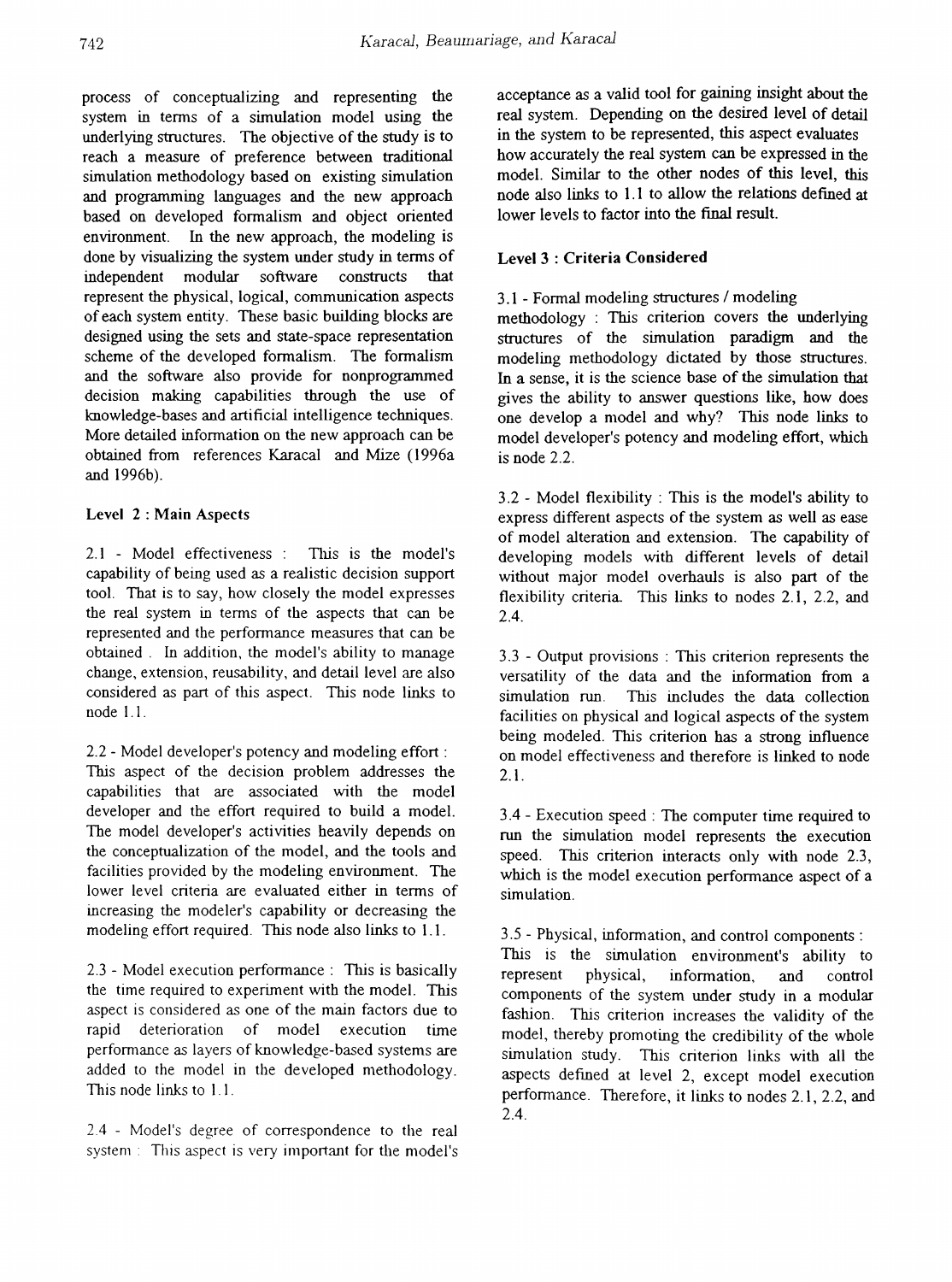3.6 - Primitive modeling constructs : These are the basic building blocks of the model. The modularity and the variety of the constructs along with their expressiveness bring significant advantages to the whole simulation process. The primitive modeling constructs affect model developer's potency and model's degree of correspondence to the real system, and hence is linked to nodes 2.2 and 2.4.

3.7 - Non-programmed decision facilities : This criterion represents the simulation's ability to employ a hierarchical set of non-programmed decision support modules within the model. This is where mimicking the behavior of intelligent system entities that drive the entire operation of the real system comes into play. This criterion is considered to have an impact on all aspects defined at level 2, including model execution perfonnance, and is linked to nodes 2.1, 2.2, 2.3, and 2.4.

#### Level 4 : Alternative Simulation Approaches

4.1 - Conventional simulation approach: This is the traditional approach to simulation. The system is mainly conceptualized in terms of physical

components with no explicit infonnation or control modules attached. The logic that governs the model behavior is implicitly expressed through a set of generic (not system relevant) and abstract modeling constructs. Modeling in this approach is analogous to developing a computer program in a simulation language.

4.2 Fonnalism and OOP based simulation framework: This approach includes the new modeling methodology and its underlying fonnalism. In this approach, the system (manufacturing system) is perceived in tenns of a set of interacting physical, information, and control components. These highly uniform, modular and alterable components are the basic model building blocks. Simulation modeling in this approach is the process of tailoring these default intelligent/nonintelligent constructs and defining the linkages among them to accurately represent a particular system's behavior.

Figure 2 shows the AHP hierarchical diagram. Tables 1 through 12 show the original pairwise weights of the AHP matrices agreed on by the study group.



Figure 2: AHP Hierarchical Diagram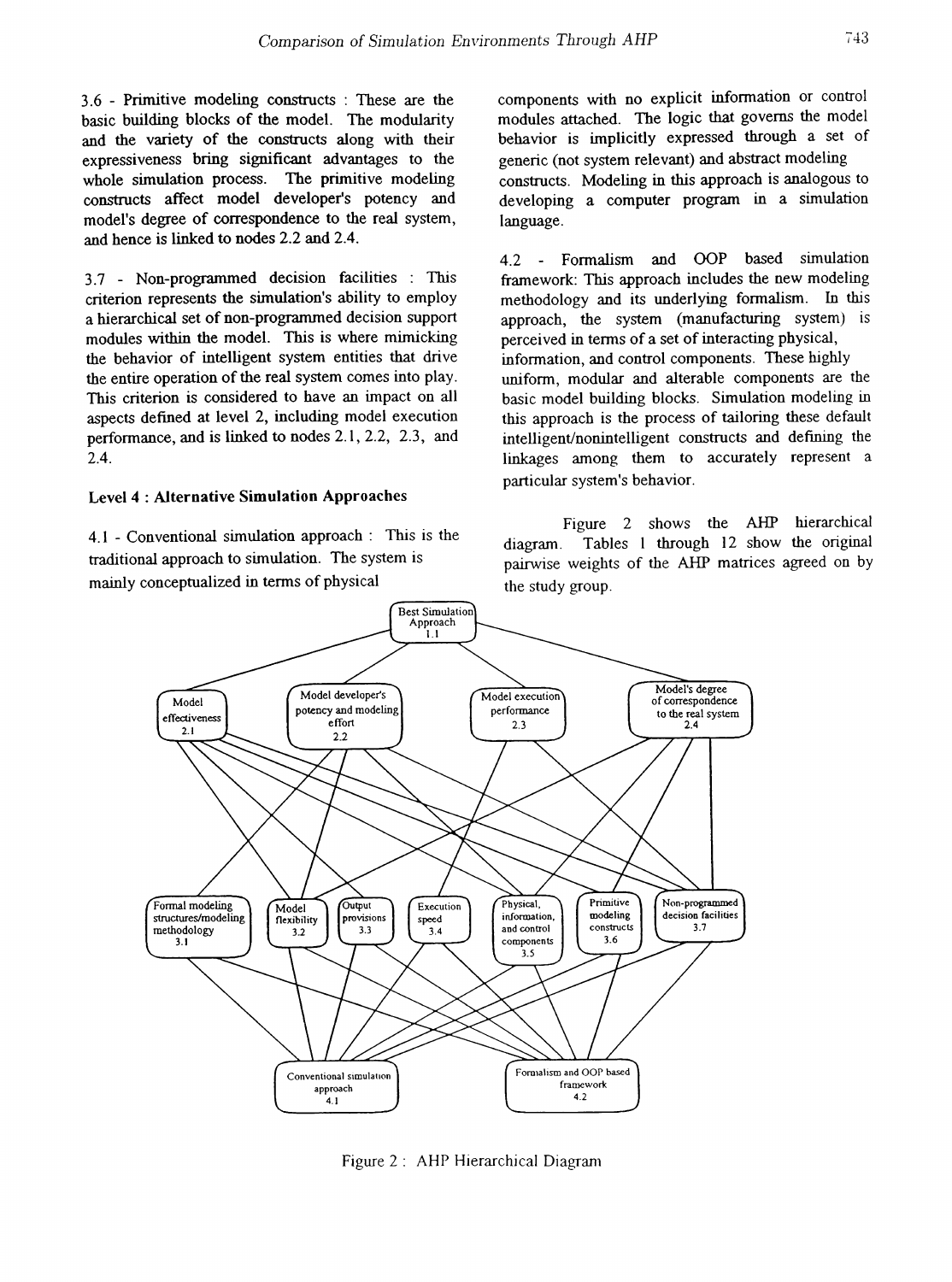#### Table 1: Node 1.1 Best Simulation Approach

Links from Lower Level:

| 1) Node 2.1 - Model effectiveness           |
|---------------------------------------------|
| 2) Node 2.2 - Model developer's potency and |
| modeling effort                             |
| 3) Node 2.3 Model execution negamento       |

- 3) Node 2.3 Model execution performance
- 4) Node 2.4 Model's degree of correspondence to the real system

#### Original weights

| Col 1          | Τ.                              |  |  |
|----------------|---------------------------------|--|--|
| Row            |                                 |  |  |
|                | 1 1.000 5.000 8.000 3.000       |  |  |
| $\overline{2}$ | $0.200$ 1.000 6.000 0.250       |  |  |
| 3.             | $0.125$ $0.167$ $1.000$ $0.167$ |  |  |
| 4              | 0.333 4.000 6.000 1.000         |  |  |
|                |                                 |  |  |

#### Table 2 : Node 2.1 Model Effectiveness

Links from Lower Level:

- I) Node 3.2 Model flexibility
- 2) Node 3.3 Output provisions
- 3) Node 3.5 Physical, information, and control components
- 4) Node 3.7 Non-programmed decision facilities

Original weights

| Col           |       | 7     | 3     |       |
|---------------|-------|-------|-------|-------|
| Row           |       |       |       |       |
|               | 1.000 | 0.250 | 0.500 | 0.200 |
| $\mathcal{L}$ | 4.000 | 1.000 | 3.000 | 3.000 |
| 3             | 2.000 | 0.333 | 1.000 | 3.000 |
| 4             | 5.000 | 0.333 | 0.333 | 1.000 |
|               |       |       |       |       |

## Table 3: Node 2.2 Model Developer's Potency and Modeling Effort

Links from Lower Level:

- I) Node 3.1 Fonnal model structures and modeling methodology
- 2) Node 3.2 Model flexibility
- 3) Node 3.5 Physical, infonnation, and control components
- 4) Node 3.6 Primitive modeling constructs
- 5) Node 3.7 Non-programmed decision facilities

## Original weights

| Col |       | 2           | વ                       | 4     | 5     |
|-----|-------|-------------|-------------------------|-------|-------|
| Row |       |             |                         |       |       |
| 1   | 1.000 |             | 0.333 0.333 0.333 3.000 |       |       |
| 2   | 3.000 | 1.000       | 4.000 2.000             |       | 3.000 |
| 3   | 3.000 | 0.250 1.000 |                         | 0.333 | 4.000 |
| 4   | 3.000 | 0.500       | 3.000                   | 1.000 | 4.000 |
| 5   | 0 333 |             | $0.333 \quad 0.250$     | 0.250 | 1.000 |
|     |       |             |                         |       |       |

Table 4: Node 2.3 Model Execution Performance

Links from Lower Level:

1) Node 3.4 - Execution speed

2) Node 3.7 - Non-programmed decision facilities

Original weights

| Col |       | 2       |
|-----|-------|---------|
| Row |       |         |
|     | 1.000 | - 8.000 |
| 2   | 0.125 | 1.000   |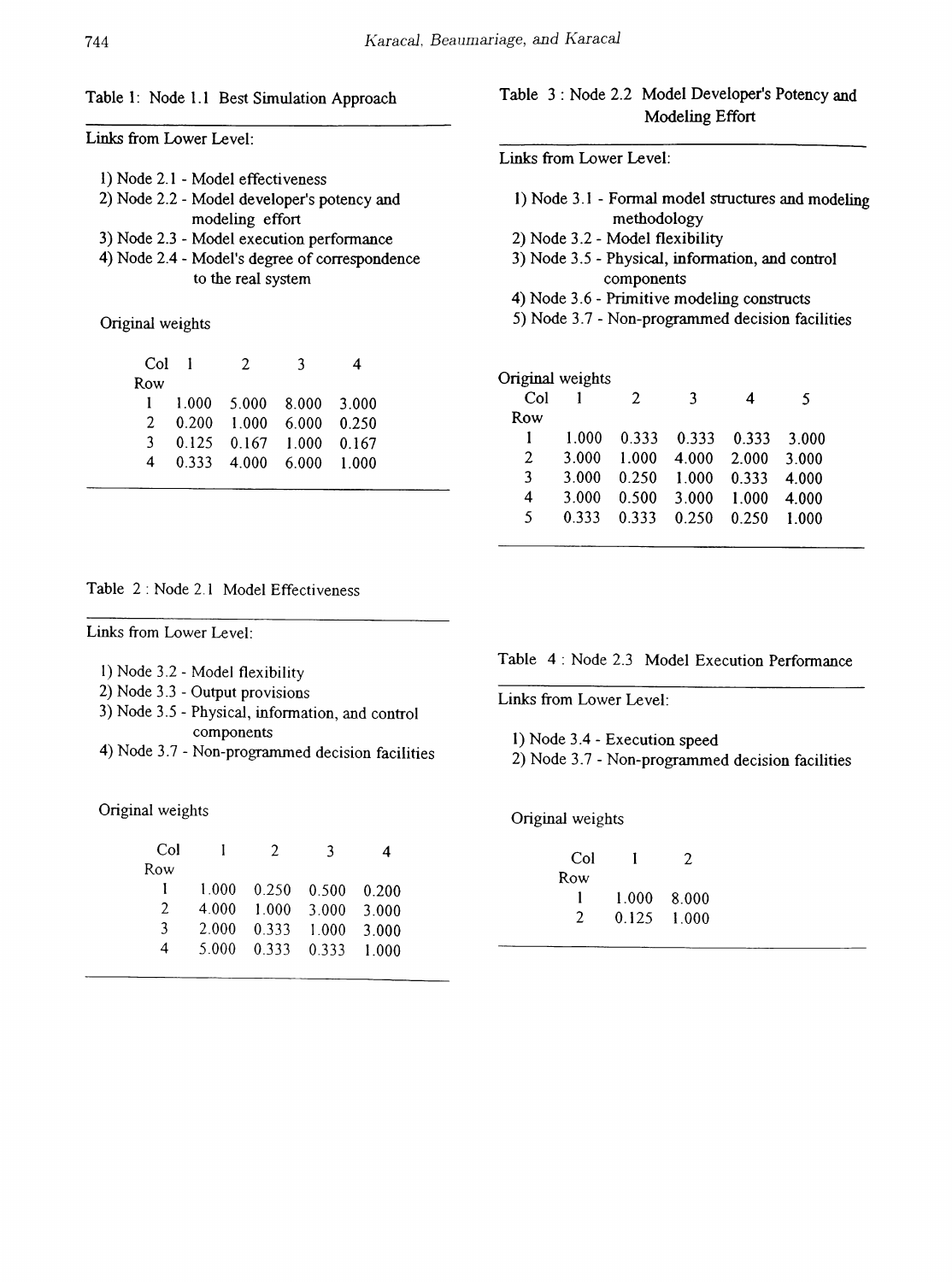## Table 5 : Node 2.4 Model's Degree of Correspondence to Real System

Links from Lower Level:

| 1) Node 3.2 - Model flexibility                  |
|--------------------------------------------------|
| 2) Node 3.5 - Physical, information, and control |
| components                                       |
| 3) Node 3.6 - Primitive modeling constructs      |

4) Node 3.7 - Non-programmed decision facilities

Original weights

| Col           |       | 2     | 3                       |       |
|---------------|-------|-------|-------------------------|-------|
| Row           |       |       |                         |       |
| ı             | 1.000 |       | $0.143$ $0.143$ $0.125$ |       |
| $\mathcal{L}$ | 7.000 | 1.000 | 4.000                   | 0.500 |
| 3             | 7 000 | 0.250 | 1.000                   | 0.333 |
| 4             | 8.000 |       | 2.000 3.000             | 1.000 |
|               |       |       |                         |       |

Table 6: Node 3.1 Fonnal Modeling Structures/ Modeling Methodology

Links to Lower Level:

1) Node 4.1 - Conventional modeling approach

2) Node 4.2 - New modeling paradigm

Original weights

| Col |       | 2           |
|-----|-------|-------------|
| Row |       |             |
|     |       | 1.000 0.143 |
| 2   | 7.000 | -1.000      |

Table 7: Node 3.2 Model Flexibility

Links from Lower Level:

I) Node 4.1 - Conventional modeling approach

2) Node 4.2 - New modeling paradigm

Original weights

| Col |       | 2     |
|-----|-------|-------|
| Row |       |       |
|     | 1.000 | 0.333 |
| 2   | 3.000 | 1.000 |

Table 8: Node 3 Output Provisions

Links from Lower Level:

1) Node 4.1 - Conventional modeling approach

2) Node 4.2 - New modeling paradigm

Original weights

| Col |       | 2     |
|-----|-------|-------|
| Row |       |       |
|     | 1.000 | 0.333 |
| 2   | 3.000 | 1.000 |

Table 9: Node 3.4 Execution Speed

Links from Lower Level:

I) Node 4.1 - Conventional modeling approach

2) Node 4.2 - New modeling paradigm

Original weights

| Col |       | $\mathcal{L}$ |
|-----|-------|---------------|
| Row |       |               |
|     | 1.000 | 5.000         |
| 2   | 0.200 | 1.000         |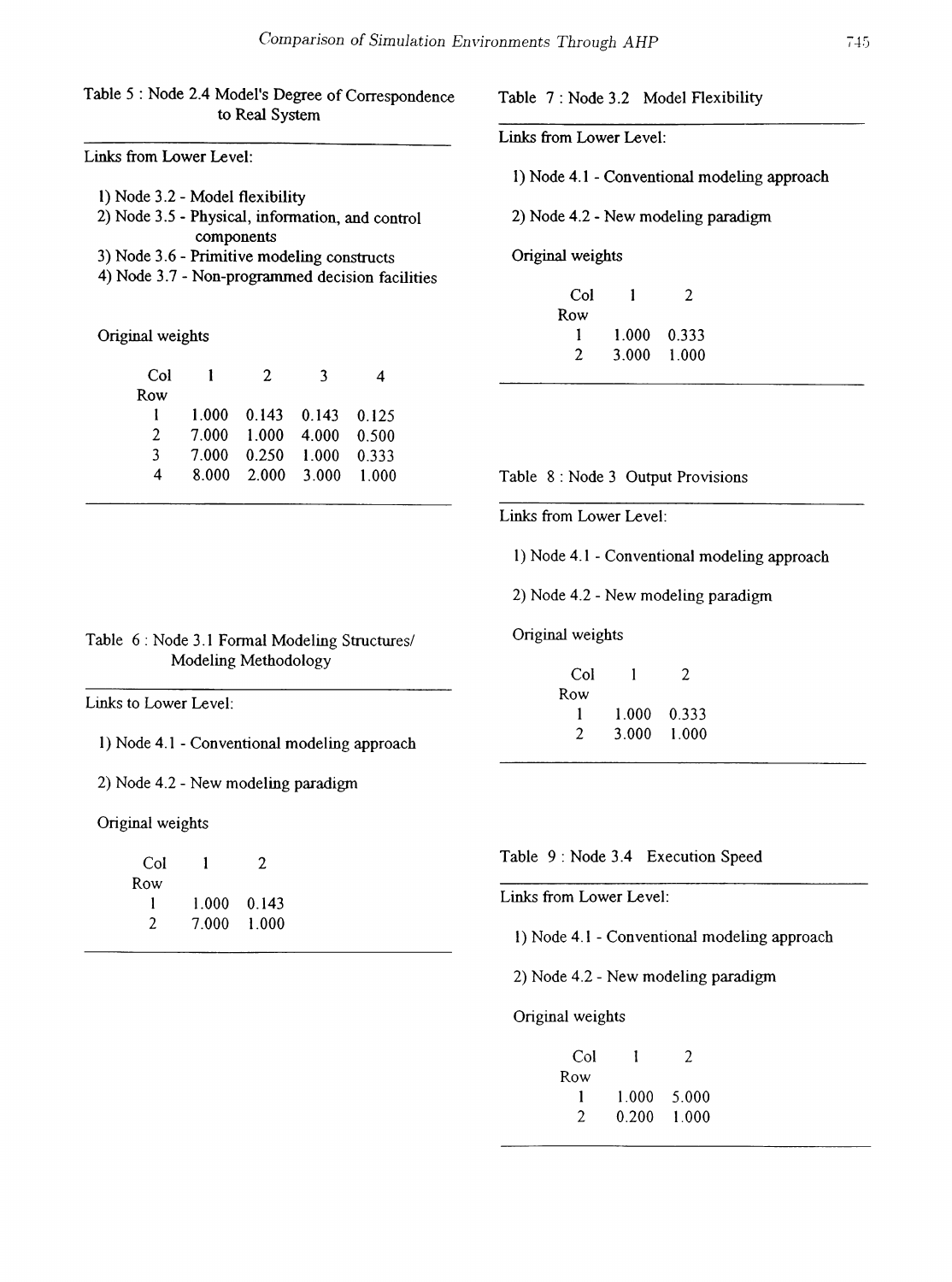### Table 10: Node 3 Physical, Information, and Control Components

Links from Lower Level:

1) Node 4.1 - Conventional modeling approach

2) Node 4.2 - New modeling paradigm

Original weights

| Col |             | 2                   |
|-----|-------------|---------------------|
| Row |             |                     |
|     |             | $1.000 \quad 0.111$ |
| 2   | 9.000 1.000 |                     |

Table 11 : Node 3 Primitive Modeling Constructs

Links from Lower Level:

I) Node 4.1 - Conventional modeling approach

2) Node 4.2 - New modeling paradigm

Original weights

| Col |       | 2       |
|-----|-------|---------|
| Row |       |         |
|     | 1 000 | 0 3 3 3 |
| 2   | 3.000 | 1.000   |

Table 12: Node 3 Non-programmed Decision Facilities

Links from Lower Level:

I) Node 4.1 - Conventional modeling approach

2) Node 4.2 - New modeling paradigm

Original weights

| Col |       | 2     |
|-----|-------|-------|
| Row |       |       |
|     | 1 000 | 0.143 |
| 2   | 7.000 | 1.000 |
|     |       |       |

The next step in the AHP procedure was the calculation of the relative weights of the decision elements. A set of spreadsheets are developed and are used to calculate the weights for each of the above matrices along with matrix consistencies. Then, after checking on the consistencies, and reassesing the assigned matrix values in an iterative manner, these relative weights are aggregated through a series of matrix calculations to yield a solution to the problem. Table 13 shows the resulting final weights.

| Table 13 : Final Weights                 |       |
|------------------------------------------|-------|
|                                          |       |
| Conventional simulation approaches 0.203 |       |
| New simulation approach                  | 0.797 |

The results of final weights obtained from AHP clearly indicate that the new simulation approach is preferrable to the conventional approach in terms of the aspects and criteria considered in the AHP study. The conclusion reached in this AHP study coincides with Beawnariage's (1990) results for object-oriented modeling approach, which were obtained using a different set of factors/criteria.

### 4 SUMMARY AND CONCLUSIONS

The example system modeled for validation of the fonnalism and the software developed shows the potential of the framework, even though the manufacturing system modeled is a simple one and the software is a prototype. This new approach allows the simulation analyst to collect and analyze certain types of data such as perfonnance of different nonprogrammed control schemes and/or objects, and information processing capabilities of different entities and/or hierarchical levels. Traditional simulation modeling approaches do not allow studying various aspects of typical decision problems using a multi-criteria analysis. The formalism and the modeling methodology also dictate a uniform model. This indicates that different model developers who conceptualize a system in the same structured manner can come up with almost identical models. In contrast, the highly acclaimed and so called flexibility of the traditional approaches result in different models for the same real system if different model developers are involved in the model building process.